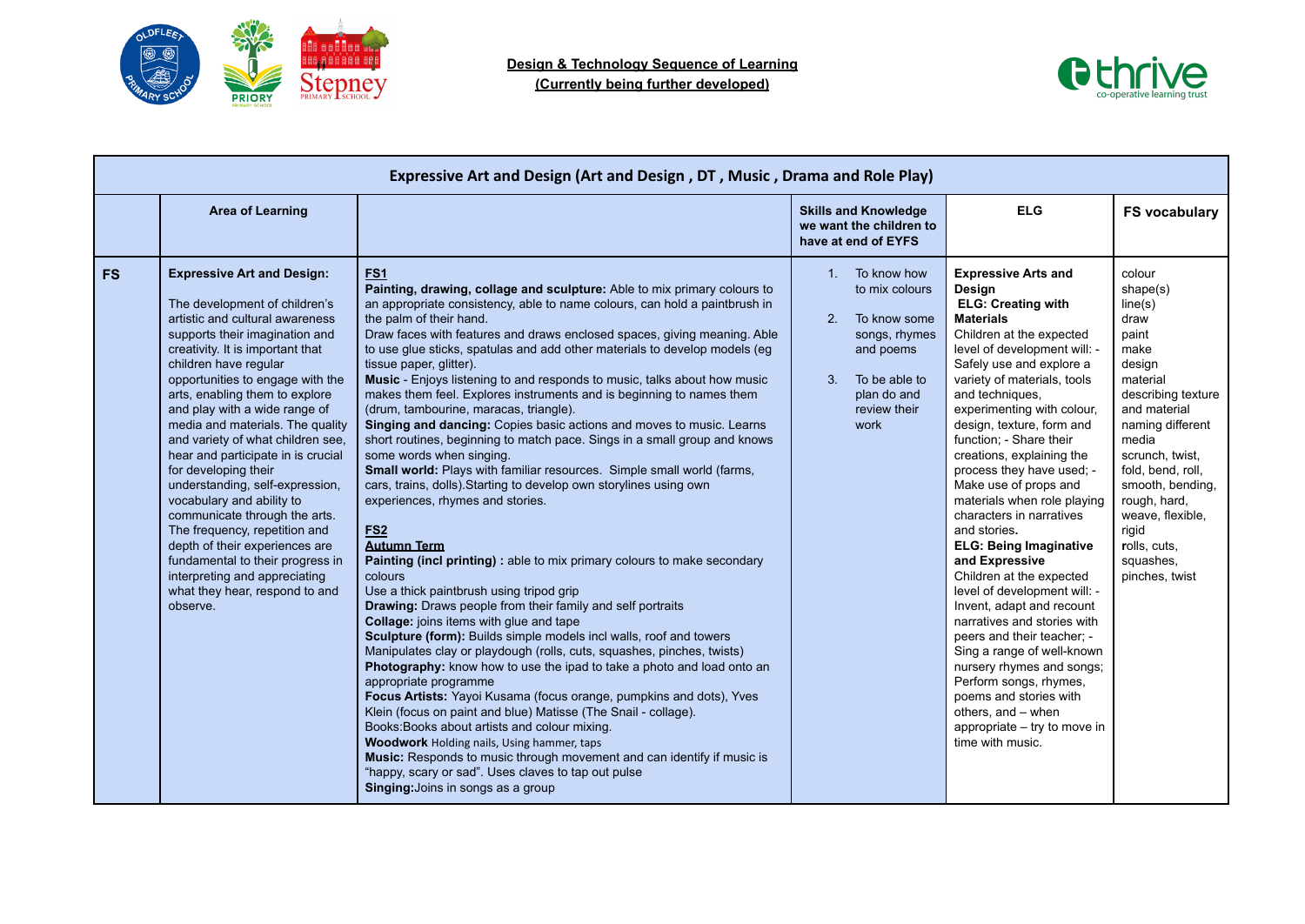



|  | <b>Dancing:</b> Moves in response to the music                                                                     |  |  |
|--|--------------------------------------------------------------------------------------------------------------------|--|--|
|  | Role play: Accesses small world, home corner etc and takes part in role                                            |  |  |
|  | play activities with peers or adult                                                                                |  |  |
|  | <b>Spring Term</b>                                                                                                 |  |  |
|  | Painting: Add white or black paint to alter tint or shade                                                          |  |  |
|  | Experiment with different brush sizes and tools to add detail                                                      |  |  |
|  | Print with different resources                                                                                     |  |  |
|  | Drawing: Draws people with detail (sausage limbs, body). Draws                                                     |  |  |
|  | self-portrait with some appropriate features                                                                       |  |  |
|  | Collage: joins items in a variety of way: masking tape, string, ribbon                                             |  |  |
|  | Sculpture (form): Builds models that replicate real life. Use a variety of                                         |  |  |
|  | resources including natural.                                                                                       |  |  |
|  |                                                                                                                    |  |  |
|  | Photography: Knows how to use ipad to capture a specific image or<br>element of art (eg. line, colour, space etc.) |  |  |
|  | Artists: Barbara Hepworth and Anthony Gormley (Natural Sculpture),                                                 |  |  |
|  | Matisse - The Sheaf                                                                                                |  |  |
|  | Ansel Adams and others (Outdoor photography)                                                                       |  |  |
|  | <b>Woodwork:</b> Screwing and joining                                                                              |  |  |
|  | Music: Names and knows how to play a variety of instruments.                                                       |  |  |
|  | Singing: sings in a group, matching pitch and following melody                                                     |  |  |
|  | <b>Dancing:</b> Responds to and interprets music through movement                                                  |  |  |
|  | Role play: Participates in play related to rhymes and stories and may                                              |  |  |
|  | extend and develop stories                                                                                         |  |  |
|  | <b>Summer Term</b>                                                                                                 |  |  |
|  | Painting: colour match to a specific colour and shade                                                              |  |  |
|  | Create patterns or meaningful painting or when printing                                                            |  |  |
|  | Drawing: Draw self-portraits, landscapes and cityscapes.                                                           |  |  |
|  | Collage: knows how to secure boxes, decorate bottles etc. Knows how to                                             |  |  |
|  | improve models Use appropriate language: scrunch, twist, fold, bend, roll,                                         |  |  |
|  | smooth, bending, rough, hard, weave, flexible, rigid                                                               |  |  |
|  | <b>Sculpture (form):</b> Makes something with clear intentions                                                     |  |  |
|  | Makes something they give clear meaning to                                                                         |  |  |
|  | Photography: use the ipad with a specific purpose in mind                                                          |  |  |
|  | Use photography as part of their artwork and explain their intention(s)                                            |  |  |
|  | Artists: Banksy (portraits/graphics), Jackson Pollock (painting on a large                                         |  |  |
|  | scale) and Eric Carle (collage).                                                                                   |  |  |
|  | <b>Woodwork</b> Draw and plan what going to make                                                                   |  |  |
|  | <b>Measuring</b>                                                                                                   |  |  |
|  | Music: Beginning to write own compositions using symbols, patterns or                                              |  |  |
|  | pictures.                                                                                                          |  |  |
|  | Singing: Sings by themselves, matching pitch and following melody                                                  |  |  |
|  | <b>Dancing:</b> replicates dances and creates own in response to music/stimulus                                    |  |  |
|  | Role play: Use imagination to develop own storylines with peers. Involves                                          |  |  |
|  | props and resources.                                                                                               |  |  |
|  |                                                                                                                    |  |  |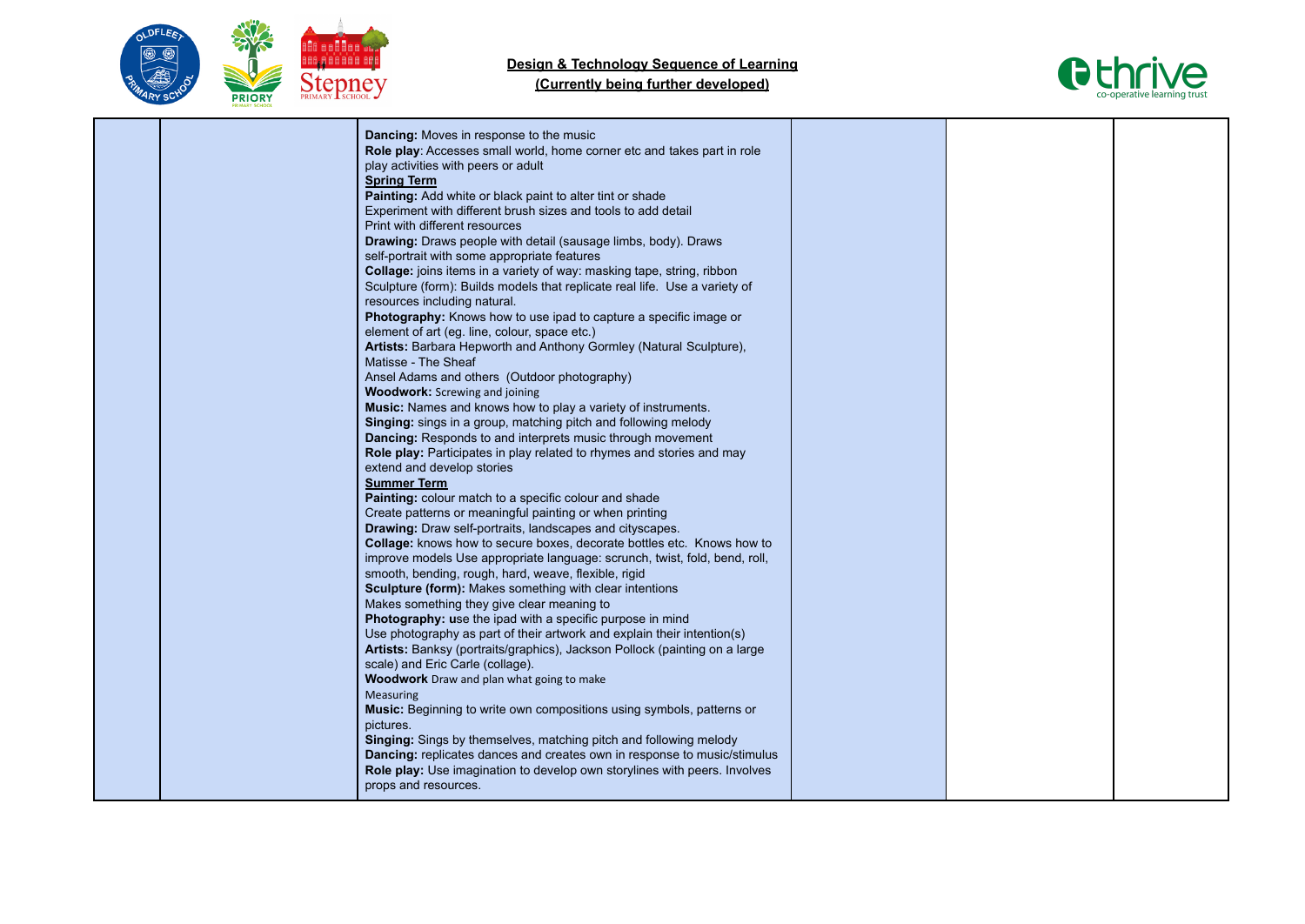



| <b>Domains</b>                                              |                              |                                           |                         |  |  |  |
|-------------------------------------------------------------|------------------------------|-------------------------------------------|-------------------------|--|--|--|
| <b>Plan and evaluate</b>                                    | <b>Experiment and create</b> | <b>Communicate</b><br>(Tier 3 vocabulary) |                         |  |  |  |
|                                                             |                              | Theme specific                            | <b>Subject specific</b> |  |  |  |
| DT Coverage of Domains: Progression of Knowledge and Skills |                              |                                           |                         |  |  |  |

| Year   | <b>Theme</b>                                                                     | <b>Strands</b>                                                                    |                                                                                                                            |                                                                           |                                                                                                                                                   |
|--------|----------------------------------------------------------------------------------|-----------------------------------------------------------------------------------|----------------------------------------------------------------------------------------------------------------------------|---------------------------------------------------------------------------|---------------------------------------------------------------------------------------------------------------------------------------------------|
| Year 1 | Structures - Photo frame<br>(build, join components,<br>make a finished product) | Plan<br>Generate<br>Draw<br>Develop<br><b>Tools</b><br>Measure<br>Evaluate        | <b>Practical tasks</b><br><b>Build structures</b><br>Mechanisms<br><b>Textiles</b><br>Cooking<br>Electrical systems        | join<br>components<br>strong<br>stable<br>stiff<br>materials<br>structure | <b>KEY STAGE 1</b><br>product<br>purposeful<br>design<br>design criteria<br>appealing<br>creativity<br>culture<br>generate<br>template<br>mock-up |
|        | Mechanisms - Sliders -<br>Fairytale story<br>(sliders and lift the flap)         | Plan<br>Generate<br><b>Draw</b><br>Develop<br><b>Tools</b><br>Measure<br>Evaluate | <b>Practical tasks</b><br><b>Build structures</b><br>Mechanisms<br><b>Textiles</b><br>Cooking<br>Electrical systems        | materials<br>moveable<br>hinge<br>functional<br>design                    | materials<br>textiles<br>tools<br>measure<br>make<br>evaluate                                                                                     |
|        | Textiles - Puppets                                                               | Plan<br>Generate<br><b>Draw</b><br>Develop<br><b>Tools</b><br>Measure<br>Evaluate | <b>Practical tasks</b><br><b>Build structures</b><br><b>Mechanisms</b><br><b>Textiles</b><br>Cooking<br>Electrical systems | sew<br>stitch<br>needle<br>thread<br>fabric<br>join                       |                                                                                                                                                   |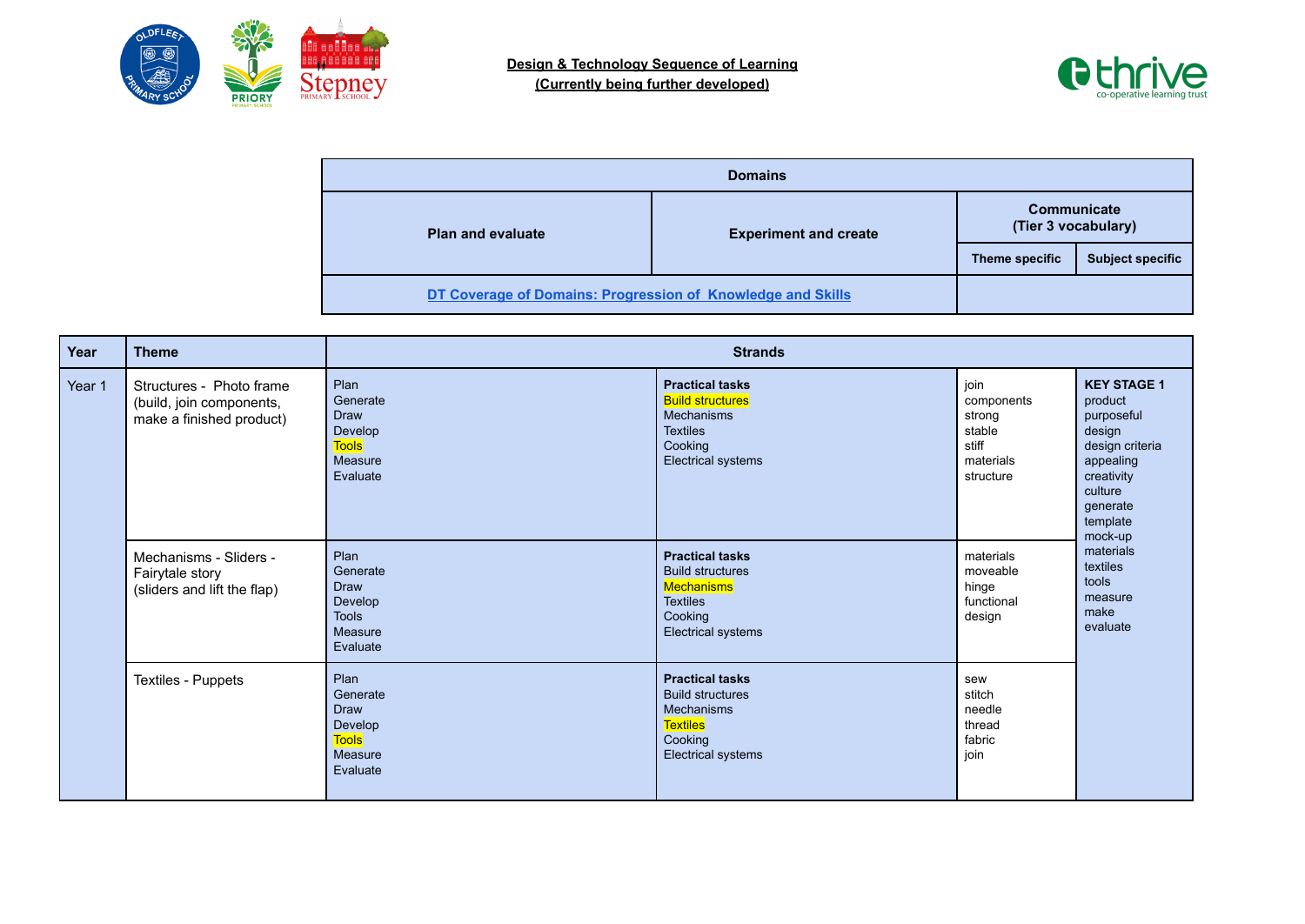



|                   | Cook it<br><b>Biscuits</b><br>Picnic lunch<br>Fruity flapjack                                                                      | Plan<br>Generate<br><b>Draw</b><br>Develop<br><b>Tools</b><br>Measure<br>Evaluate | <b>Practical tasks</b><br><b>Build structures</b><br><b>Mechanisms</b><br><b>Textiles</b><br>Cooking<br>Electrical systems        | ingredients<br>healthy eating<br>varied diet<br>savoury dish<br>hygiene<br>grown<br>reared<br>caught         |  |
|-------------------|------------------------------------------------------------------------------------------------------------------------------------|-----------------------------------------------------------------------------------|-----------------------------------------------------------------------------------------------------------------------------------|--------------------------------------------------------------------------------------------------------------|--|
| Year <sub>2</sub> | Mechanisms - Cars<br>(wheels and axles)                                                                                            | Plan<br>Generate<br><b>Draw</b><br>Develop<br><b>Tools</b><br>Measure<br>Evaluate | <b>Practical tasks</b><br><b>Build structures</b><br><b>Mechanisms</b><br><b>Textiles</b><br>Cooking<br>Electrical systems        | wheels<br>axles<br>chassis<br>moveable<br>design<br>fit for purpose<br>saw<br>glue gun<br>wood<br>strengthen |  |
|                   | Textiles - Reward badge for<br>children (basic running stitch)                                                                     | Plan<br>Generate<br><b>Draw</b><br>Develop<br><b>Tools</b><br>Measure<br>Evaluate | <b>Practical tasks</b><br><b>Build structures</b><br><b>Mechanisms</b><br><b>Textiles</b><br>Cooking<br>Electrical systems        | running stitch<br>sew<br>needle<br>thread<br>detail<br>template                                              |  |
|                   | Structures - Build a toy for a<br>child in Sierra Leone<br>(make from scrap materials -<br>make stronger, stiffer, more<br>stable) | Plan<br>Generate<br><b>Draw</b><br>Develop<br><b>Tools</b><br>Measure<br>Evaluate | <b>Practical tasks</b><br><b>Build structures</b><br><b>Mechanisms</b><br><b>Textiles</b><br>Cooking<br><b>Electrical systems</b> | model<br>design<br>fit for purpose<br>flexible<br>stable<br>strengthen<br>stiffen<br>evaluate                |  |
|                   | Cook it<br>Scones fruit/savoury<br>$\blacksquare$                                                                                  | Plan<br>Generate                                                                  | <b>Practical tasks</b><br><b>Build structures</b>                                                                                 | ingredients<br>healthy eating                                                                                |  |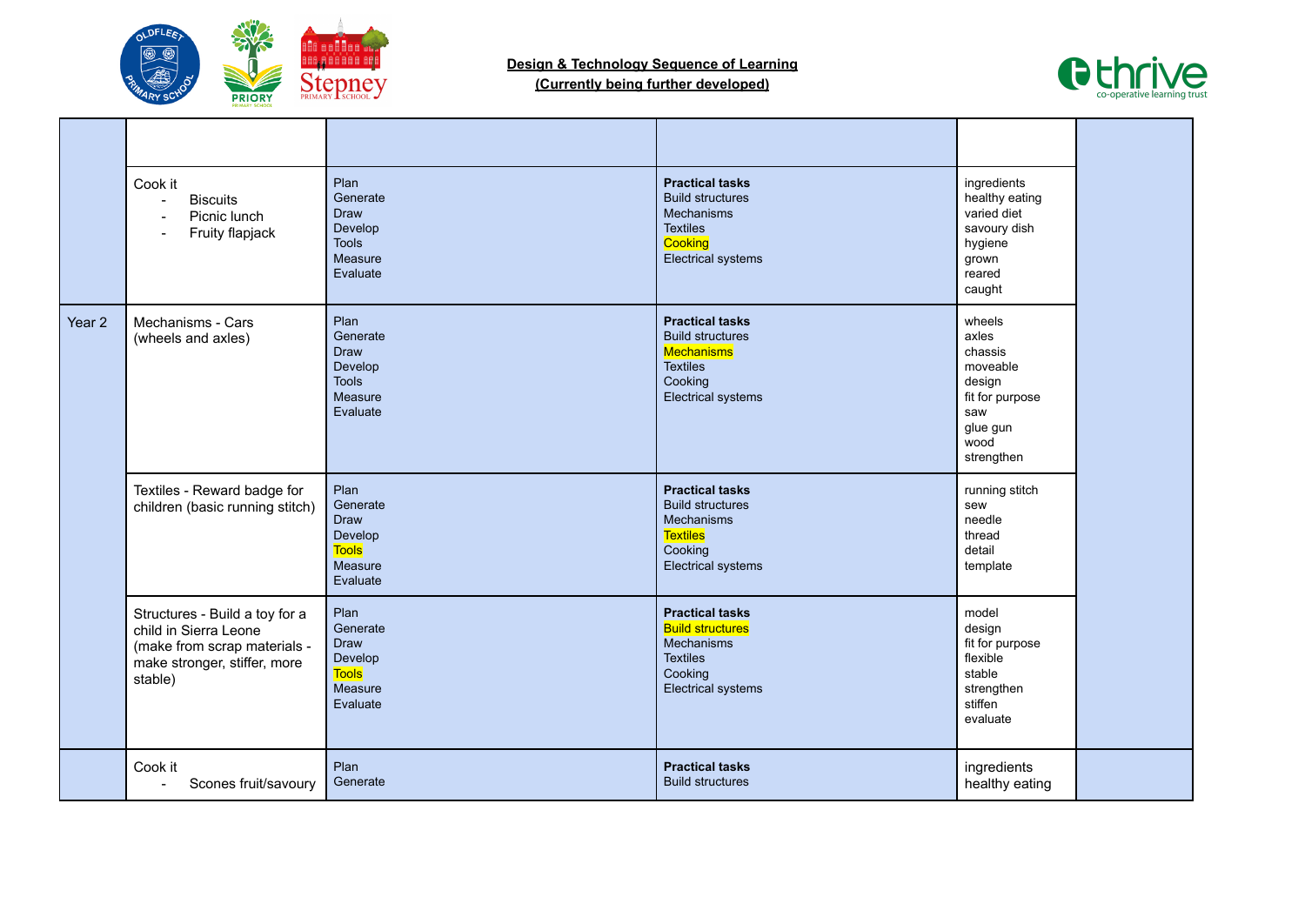



|                   | Hedgehog bread<br><b>Biscuits</b>                                                                         | <b>Draw</b><br>Develop<br><b>Tools</b><br>Measure<br>Evaluate                     | Mechanisms<br><b>Textiles</b><br>Cooking<br><b>Electrical systems</b>                                                             | varied diet<br>savoury dish<br>hygiene<br>grown<br>reared<br>caught<br>recipe            |                                                                                                                       |
|-------------------|-----------------------------------------------------------------------------------------------------------|-----------------------------------------------------------------------------------|-----------------------------------------------------------------------------------------------------------------------------------|------------------------------------------------------------------------------------------|-----------------------------------------------------------------------------------------------------------------------|
| Year <sub>3</sub> | Structures - Mini<br>greenhouses (select<br>appropriate materials,<br>strengthen the finished<br>product) | Plan<br>Generate<br><b>Draw</b><br>Develop<br><b>Tools</b><br>Measure<br>Evaluate | <b>Practical tasks</b><br><b>Build structures</b><br>Mechanisms<br><b>Textiles</b><br>Cooking<br><b>Electrical systems</b>        | strengthen<br>stiffen<br>stable<br>reinforce<br>reevaluate                               | <b>KEY STAGE 2</b><br>product<br>purposeful<br>functional<br>design<br>design criteria<br>appealing<br>creativity     |
|                   | Textiles - Survival pouch                                                                                 | Plan<br>Generate<br>Draw<br><b>Develop</b><br><b>Tools</b><br>Measure<br>Evaluate | <b>Practical tasks</b><br><b>Build structures</b><br><b>Mechanisms</b><br><b>Textiles</b><br>Cooking<br><b>Electrical systems</b> | running stitch<br>overcast stitch<br>template<br>functional<br>fastening                 | culture<br>generate<br>template<br>mock-up<br>prototype<br>pattern pieces<br>computer aided<br>design<br>materials    |
|                   | Mechanisms - Egyptian brick<br>mover (levers, pulleys, cams)                                              | Plan<br>Generate<br><b>Draw</b><br>Develop<br><b>Tools</b><br>Measure<br>Evaluate | <b>Practical tasks</b><br><b>Build structures</b><br><b>Mechanisms</b><br><b>Textiles</b><br>Cooking<br><b>Electrical systems</b> | prototype<br>materials<br>lever<br>pulley<br>cam<br>mechanism<br>functional              | components<br>construction<br>materials<br>textiles<br>finite resources<br>sustainability<br>ethical<br>affordability |
|                   | Cook it<br>Banana bread<br>Sunset pasta salad<br>$\blacksquare$<br>Pizza                                  | Plan<br>Generate<br><b>Draw</b><br>Develop<br><b>Tools</b><br>Measure<br>Evaluate | <b>Practical tasks</b><br><b>Build structures</b><br><b>Mechanisms</b><br><b>Textiles</b><br>Cooking<br><b>Electrical systems</b> | processed<br>sustainability<br>nutrition<br>bake<br>cook<br>temperature<br>raw<br>cooked | aesthetic qualities<br>functional<br>properties<br>enterprising<br>tools<br>measure<br>evaluate                       |
| Year 4            | <b>Mechanisms - Trebuchet</b>                                                                             | Plan                                                                              | <b>Practical tasks</b>                                                                                                            | lever                                                                                    |                                                                                                                       |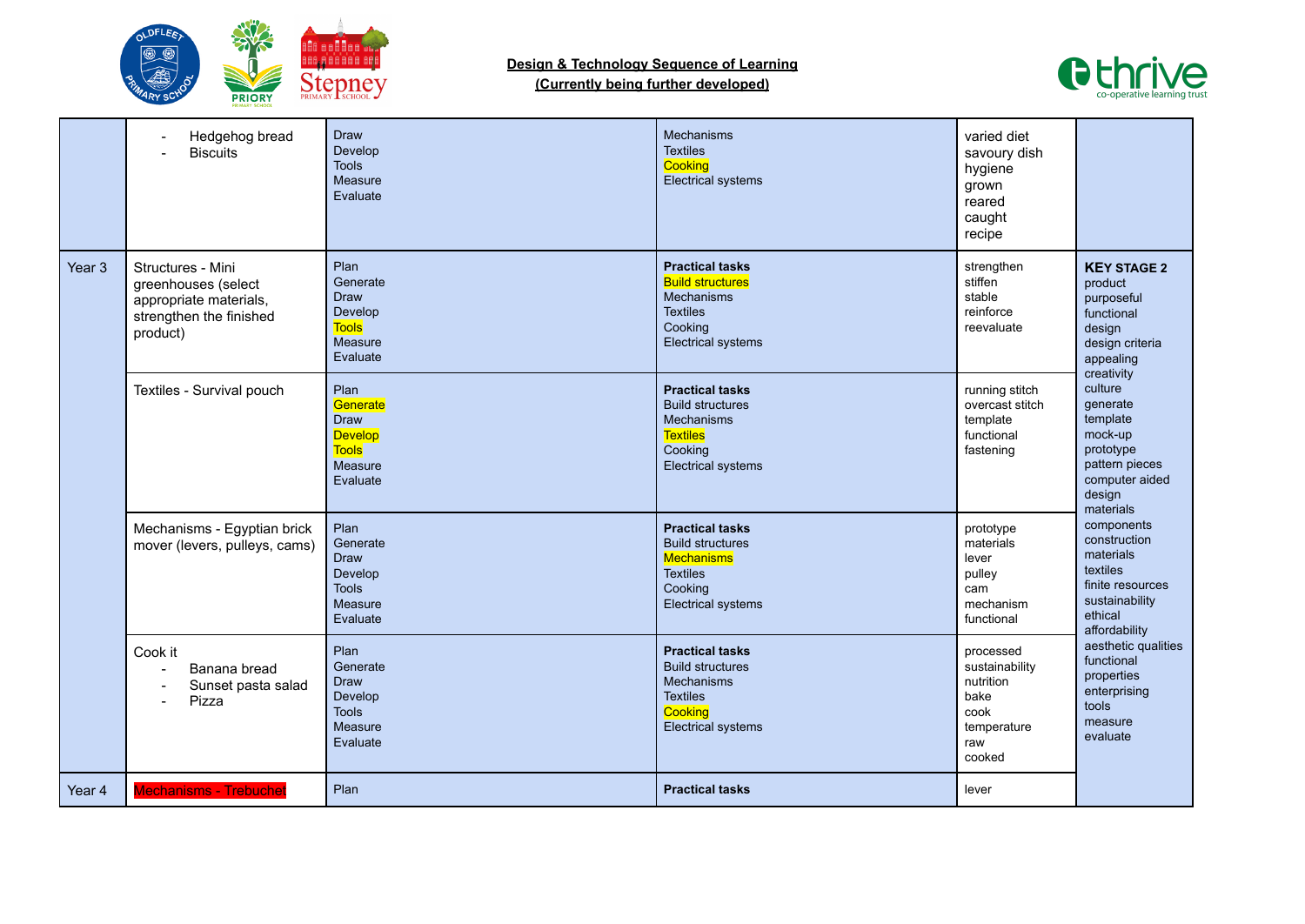



| (levers and linkages)                                                                                 | Generate<br><b>Draw</b><br>Develop<br><b>Tools</b><br>Measure<br>Evaluate         | <b>Build structures</b><br>Mechanisms<br><b>Textiles</b><br>Cooking<br><b>Electrical systems</b>                                  | linkages<br>design<br>components<br>construction<br>functional                                                                             |  |
|-------------------------------------------------------------------------------------------------------|-----------------------------------------------------------------------------------|-----------------------------------------------------------------------------------------------------------------------------------|--------------------------------------------------------------------------------------------------------------------------------------------|--|
| Structures - Bridge (stronger,<br>stiffer, more stable,<br>appealing)                                 | Plan<br>Generate<br><b>Draw</b><br>Develop<br><b>Tools</b><br>Measure<br>Evaluate | <b>Practical tasks</b><br><b>Build structures</b><br><b>Mechanisms</b><br><b>Textiles</b><br>Cooking<br><b>Electrical systems</b> | stronger<br>stiffer<br>appealing<br>stable<br>reevaluate<br>structure<br>suspension<br>compression<br>tension<br>arch<br>beam<br>reinforce |  |
| Electrical circuits - Rainforest<br>game (buzzers, bulbs,<br>batteries)                               | Plan<br>Generate<br><b>Draw</b><br>Develop<br><b>Tools</b><br>Measure<br>Evaluate | <b>Practical tasks</b><br><b>Build structures</b><br><b>Mechanisms</b><br><b>Textiles</b><br>Cooking<br><b>Electrical systems</b> | series<br>circuit<br>switch<br>bulbs<br>buzzer<br>motor<br>battery<br>electricity<br>volts                                                 |  |
| Cook it<br>Fruit crumble<br>Spinach, onion and<br>$\blacksquare$<br>cheese bread<br>Chocolate cookies | Plan<br>Generate<br><b>Draw</b><br>Develop<br><b>Tools</b><br>Measure<br>Evaluate | <b>Practical tasks</b><br><b>Build structures</b><br><b>Mechanisms</b><br><b>Textiles</b><br>Cooking<br><b>Electrical systems</b> | processed<br>sustainability<br>nutrition<br>bake<br>cook<br>temperature<br>raw<br>cooked                                                   |  |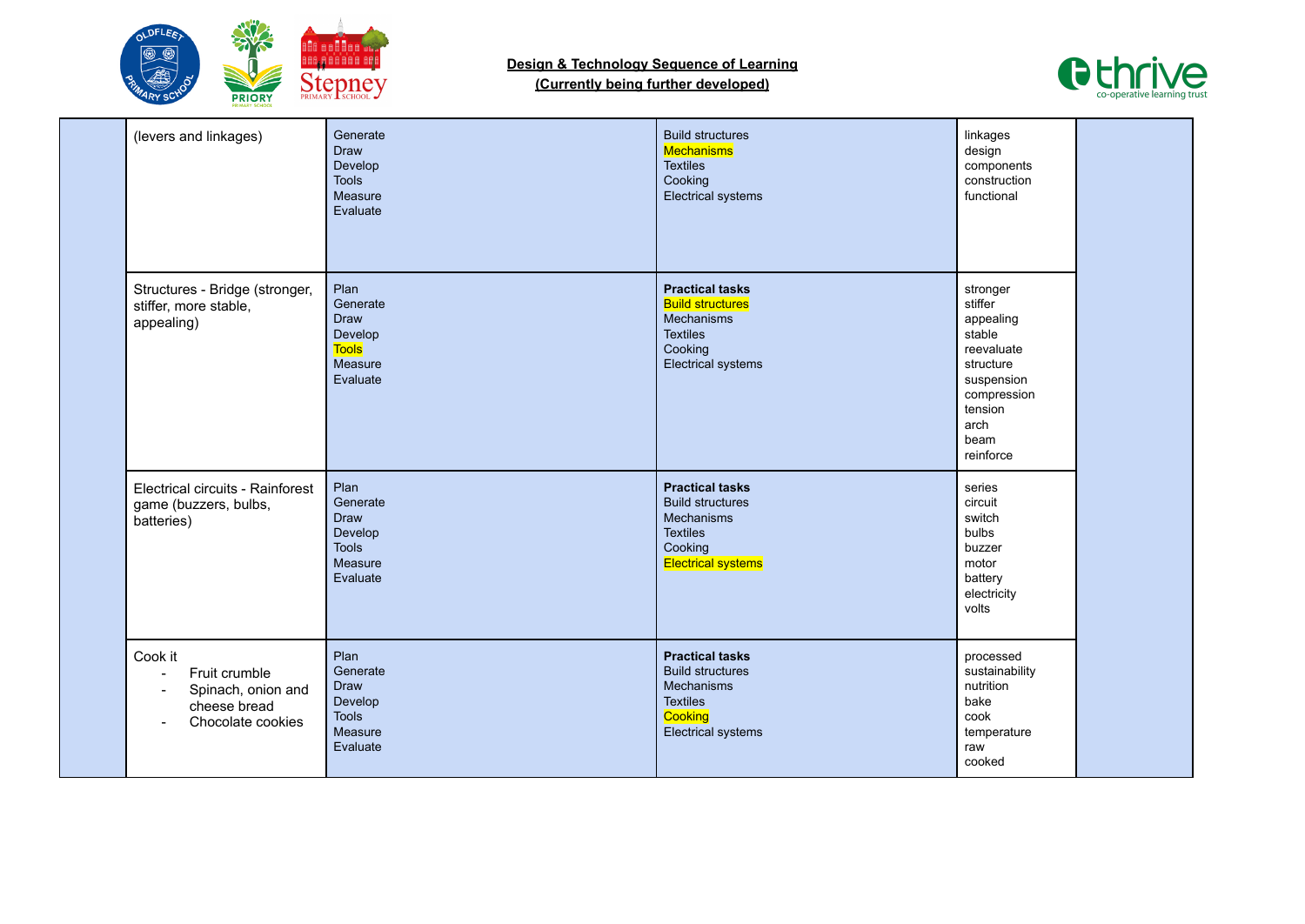



| Year 5 | Structures - Bird boxes<br>(design and make to fit a<br>brief, appealing, fit for<br>purpose) | Plan<br>Generate<br><b>Draw</b><br>Develop<br><b>Tools</b><br>Measure<br>Evaluate | <b>Practical tasks</b><br><b>Build structures</b><br>Explore and use Mechanisms<br><b>Textiles</b><br>Cooking<br>Electrical systems | appealing<br>design<br>fit for purpose<br>structure<br>stable<br>rigid<br>construct<br>creative |  |
|--------|-----------------------------------------------------------------------------------------------|-----------------------------------------------------------------------------------|-------------------------------------------------------------------------------------------------------------------------------------|-------------------------------------------------------------------------------------------------|--|
|        | Computing to program,<br>monitor and control products<br>- Crumble kits buggy                 | Plan<br>Generate<br><b>Draw</b><br>Develop<br><b>Tools</b><br>Measure<br>Evaluate | <b>Practical tasks</b><br><b>Build structures</b><br>Mechanisms<br><b>Textiles</b><br>Cooking<br><b>Electrical systems</b>          | motor<br>axle<br>wheels<br>chassis<br>debug<br>battery<br>program<br>pulley<br>coding           |  |
|        | Money containers                                                                              | Plan<br>Generate<br>Draw<br>Develop<br><b>Tools</b><br>Measure<br>Evaluate        | <b>Practical tasks</b><br><b>Build structures</b><br>Mechanisms<br><b>Textiles</b><br>Cooking<br><b>Electrical systems</b>          | running stitch<br>overcast stitch<br>back stitch<br>effective<br>fastening<br>embellishment     |  |
|        | Cook it<br>Apple Pie<br>$\overline{\phantom{0}}$<br>Frittatas<br>Mediterranean salad          | Plan<br>Generate<br><b>Draw</b><br>Develop<br><b>Tools</b><br>Measure<br>Evaluate | <b>Practical tasks</b><br><b>Build structures</b><br>Mechanisms<br><b>Textiles</b><br>Cooking<br><b>Electrical systems</b>          | processed<br>sustainability<br>nutrition<br>bake<br>cook<br>temperature<br>raw<br>cooked        |  |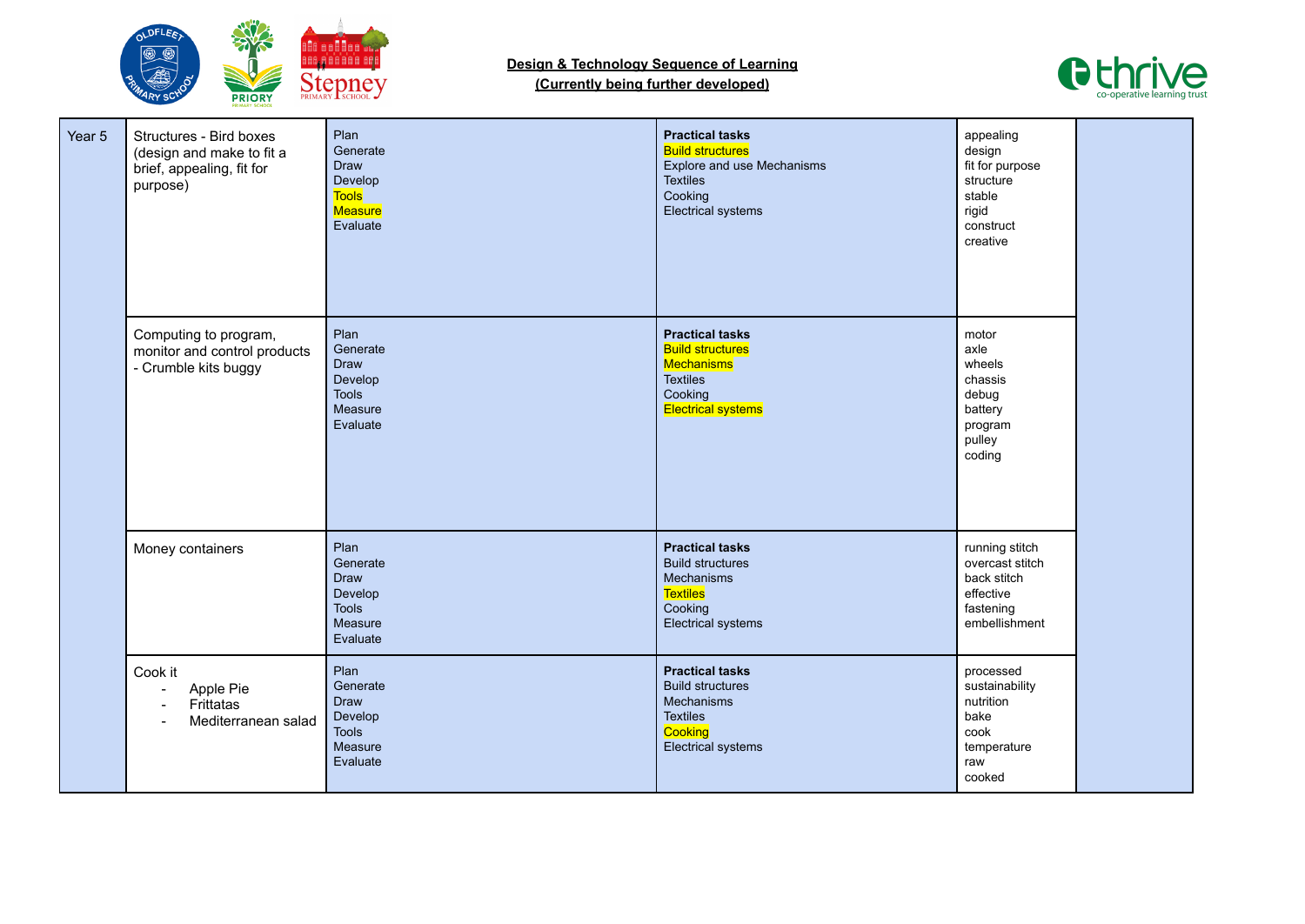



| Year <sub>6</sub> | Computing to program,<br>monitor and control products<br>- fairground rides Crumble<br>kits                                           | Plan<br>Generate<br><b>Draw</b><br>Develop<br><b>Tools</b><br>Measure<br>Evaluate | <b>Practical tasks</b><br><b>Build structures</b><br>Mechanisms<br><b>Textiles</b><br>Cooking<br><b>Electrical systems</b> | program<br>coding<br>innovation<br>appealing<br>functional<br>aesthetic<br>prototype                                     |  |
|-------------------|---------------------------------------------------------------------------------------------------------------------------------------|-----------------------------------------------------------------------------------|----------------------------------------------------------------------------------------------------------------------------|--------------------------------------------------------------------------------------------------------------------------|--|
|                   | Structures - 3D playground<br>design (including min 5<br>apparatus)                                                                   | Plan<br>Generate<br><b>Draw</b><br>Develop<br><b>Tools</b><br>Measure<br>Evaluate | <b>Practical tasks</b><br><b>Build structures</b><br>Mechanisms<br><b>Textiles</b><br>Cooking<br>Electrical systems        | apparatus<br>scaled model<br>annotated<br>diagrams<br>construct<br>chisel<br>mallet<br>vice<br>electric<br>screwdriver   |  |
|                   | Textiles - Personal Year<br>group patchwork wall<br>hanging (pattern pieces,<br>choose most appropriate<br>stitch, meet design brief) | Plan<br>Generate<br><b>Draw</b><br>Develop<br><b>Tools</b><br>Measure<br>Evaluate | <b>Practical tasks</b><br><b>Build structures</b><br>Mechanisms<br><b>Textiles</b><br>Cooking<br>Electrical systems        | applique<br>embroidery<br>running stitch<br>overcast stitch<br>back stitch<br>pattern piece<br>design brief<br>appealing |  |
|                   | Cook it<br>Leek and potato<br>soup<br>Focaccia<br>Fruit scones                                                                        | Plan<br>Generate<br><b>Draw</b><br>Develop<br><b>Tools</b><br>Measure<br>Evaluate | <b>Practical tasks</b><br><b>Build structures</b><br>Mechanisms<br><b>Textiles</b><br>Cooking<br><b>Electrical systems</b> | processed<br>sustainability<br>nutrition<br>bake<br>cook<br>temperature<br>raw<br>cooked                                 |  |